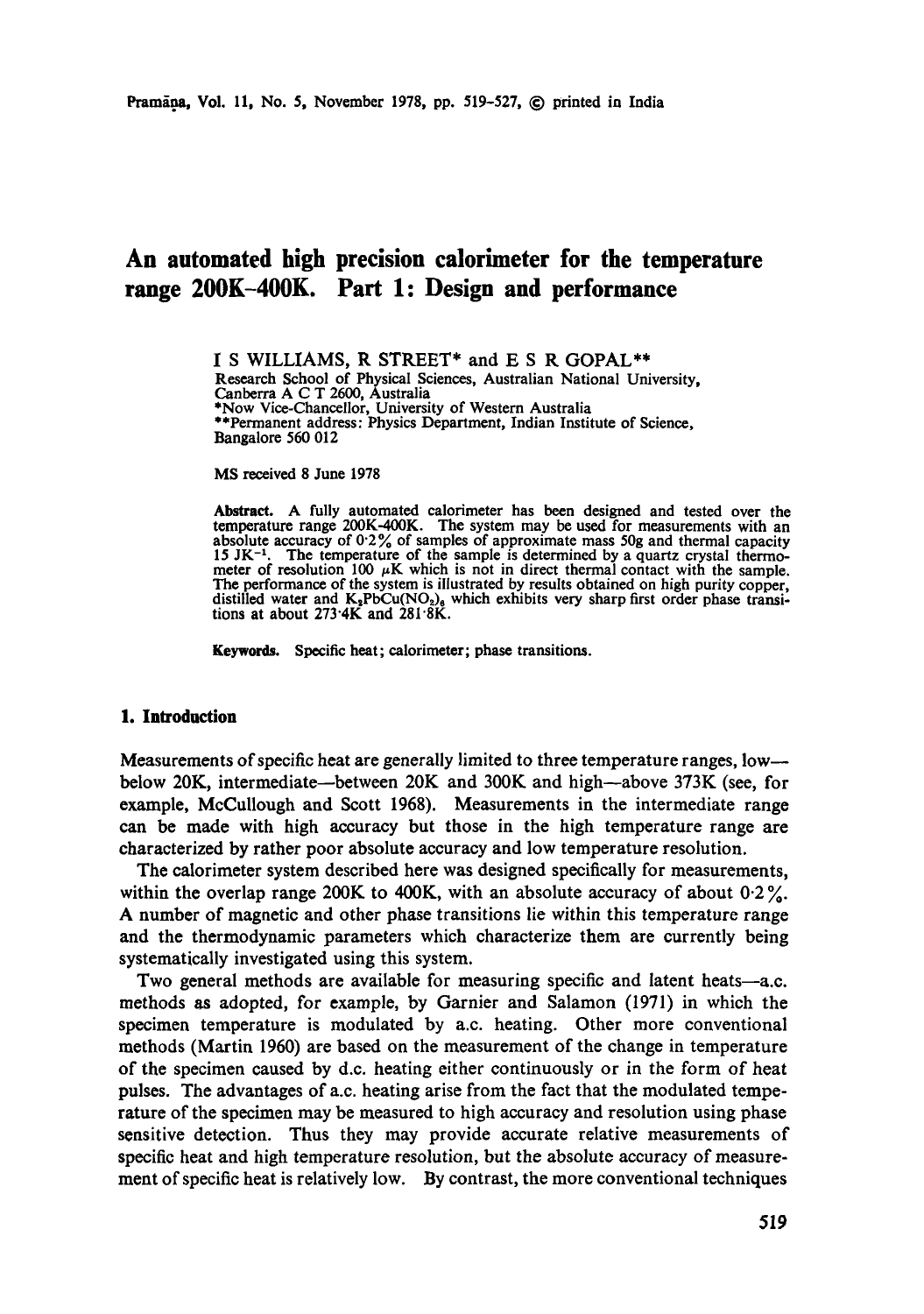are capable of producing highly accurate absolute measurements of specific heat but this is achieved at the expense of temperature resolution.

In the calorimeter system described here the specimen is heated by d.c. and some innovations in design have resulted in increased temperature resolution and improved relative accuracy, both of which are comparable with those characteristic of a.c. heating methods. For optimum performance large specimens of mass about 50g are required. A.c. heating methods typically require much smaller samples, which is obviously of great advantage for observations on some materials. We have adopted continuous rather than pulse heating as this greatly facilitates automation of data collection.

## **2. Design**

The cryostat is sketched in figure 1. The sample A of mass about 50g is suspended by electrical leads within two thermal shields B1 and B2, surrounded by a vacuum chamber C which in operation is maintained at a pressure of  $10^{-3}$  Atm<sup>-2</sup>.



**Figure 1.** Schematic diagram of adiabatic calorimeter.  $H_1$  and  $H_2$  are stainless steel supports; F is the outer shield heat sink; E is the adiabatic shield heat sink; A is the specimen; C is the vacuum jacket;  $B_1$  and  $B_2$  are respectively the adiabatic and outer shields, and D is the quartz thermometer. Thermocouples arc indicated by broken lines and heaters are indicated by series of points.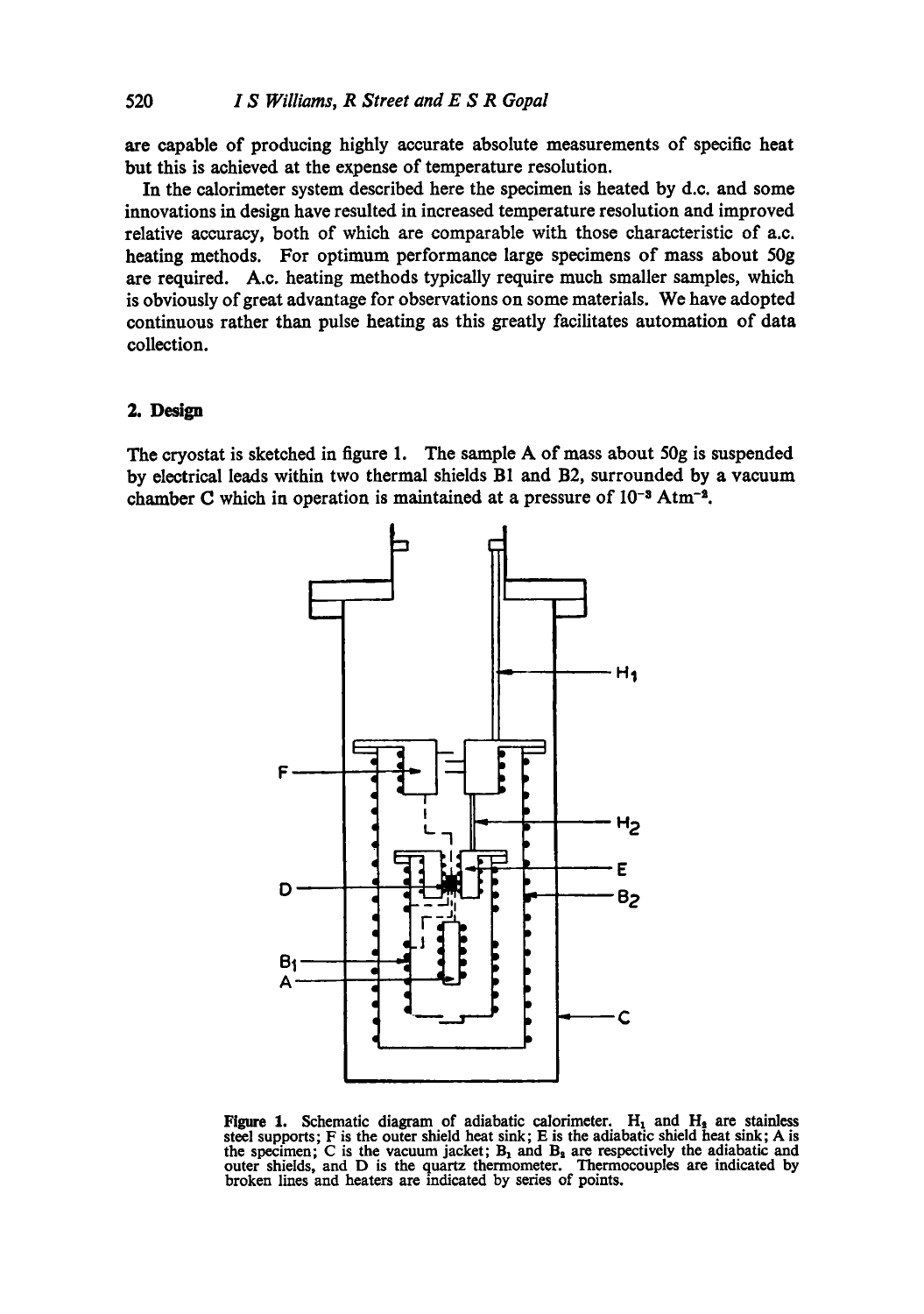The sample heater is of 48 swg manganin wire wound on the sample and the current input leads are of 38 swg manganin wire. Potential leads are attached to the current leads at points midway between the sample and the adiabatic shield heat sink  $E$ (Martin 1972).

A quartz crystal thermometer D (Hewlett-Packard Type 2801A) is fitted in close thermal contact with the copper block E which functions as a heat sink and a temperature reference point. This thermometer is capable of resolving temperature differences of 100  $\mu$ K and the reproducibility of absolute temperature measurements over the range  $200K-400K$  is better than  $0.05K$ . The quartz crystal thermometer was calibrated against a platinum resistance thermometer (Rosemount El09) which in turn was standardized at fixed reference temperatures ( $0^{\circ}$ C and  $100^{\circ}$ C). The performance of quartz crystal thermometers has been discussed by Benson and Kranse (1974). During the course of a measurement the difference in the temperatures of the sample A and the reference temperature block E is measured by a three-couple copper-constantan thermopile.

The adiabatic shield B1 is in close thermal contact with the temperature reference block E and is surrounded by a floating thermal shield B2 attached to a copper block F which acts as a heat sink. The two thermal shields are each supported by three stainless steel tubes which are indicated as  $H1$  and  $H2$  in figure 1. During a measurement run the system in its vacuum jacket is immersed in either a dry ice or an ice bath.

The instrumentation for measurement and control is shown schematically in figure 2. The specimen A, the temperature reference block E and the heat sink F already referred to are so indicated on figure 2. Power is supplied to the sample heater, of resistance about 600 $\Omega$ , from a controlled power supply Z. The difference in the temperature of sample A and the temperature reference point E is measured by the threecouple copper eonstantan thermopile, referred to above, and the Keithley nanovoltmeter XI. The temperature difference signal is fed to the control unit Y1 so that the difference in temperatures of the sample and the reference point E is minimised to better than 1 mK. The temperature differences between the reference point E and two positions on the adiabatic shield are monitored by  $X_3$  and  $X_4$  and are controlled to better than 5 mK using two control units  $Y_3$  and  $Y_4$  for two separate heaters wound on the adiabatic shield. The difference in the temperatures of the floating shield and the reference temperature block is monitored by  $X_2$  and controlled to be at an offset temperature of about 2K by the heater control unit  $Y_2$ . Power from  $Y_2$  is fed via a potential divider to heaters on the heat sink F and on the floating shield B2. The offset temperature is chosen to give optimum operation of the inner three control units.

Data are collected at preset intervals by a data logging system and directed to a DEC computer and stored on file for later analysis. The output of the quartz crystal thermometer is in the form of a sine wave of frequency about 20 mHz. This is measured by a frequency counter which accumulates the data over a time interval of 10 s and the reference temperature is indicated to 100  $\mu$ K. The temperature of the specimen is equal to the reference temperature corrected for the sample reference temperature difference measured by the thermopile and integrated by G over the identical 10 s time intervals required for the determination of the output frequency of the quartz crystal thermometer. The potential difference across the sample heater and the current through it (as determined from the potential difference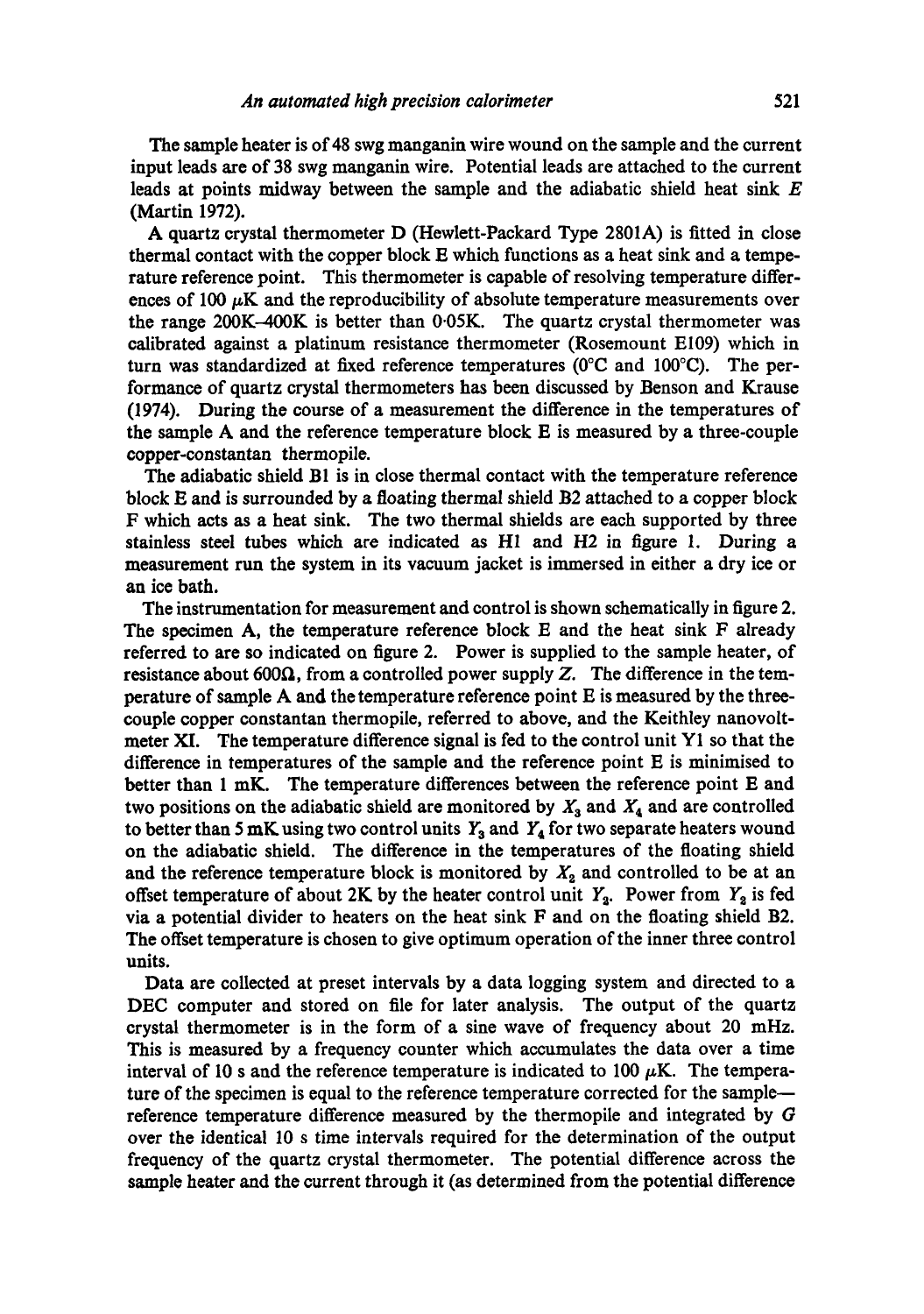

**Figure** 2. Block circuit diagram for control and measurement associated with calorimeter.  $X_1$ ,  $X_3$  and  $X_4$  are Keithley 148 nanovoltmeters;  $X_3$  is a Keithley 149 microvoltmeter;  $Y_1, Y_2, Y_3$  and  $Y_4$  are heater control units; Z is a 0-30V power supply; G is a 10 s integrator; R is a serial interface; S is a data logger; W is a video terminal; M is a magnetic tape recorder, and I is a digital voltmeter. A is the sample, E **the**  adiabatic heat sink, F the outer heat sink.

across a 200.0  $\Omega$  series resistor at 20°C) are recorded at each of the data sampling points.

The principal feature of the system is the use of a quartz crystal thermometer to measure temperature and its placement on the adiabatic heat shield rather than on the sample. This removes the necessity for having bulky accessories attached to the sample and overcomes the need for a sample holder when measurements are made on solid samples. However, the data collection arrangements ensure that the specimen temperature may be determined accurately from the quartz crystal thermometer measurements. The sample with its bifilarly wound manganin heater of resistance  $\sim$  600  $\Omega$  is wrapped in thin aluminium foil which is held in position with fine insulated copper wire. The three junctions of the copper-constantan thermopile are insulated by a thin layer of G.E. varnish.

The temperature variations of the specific heats of the ancillary materials used in the preparation of the specimen have been determined to an accuracy better than 0.5 % in separate control experiments. These data have been fitted by the method of least squares to a polynomial in temperature from which the specific heat values may be calculated to within  $1\%$  at any temperature in the range 200K-400K. For aluminium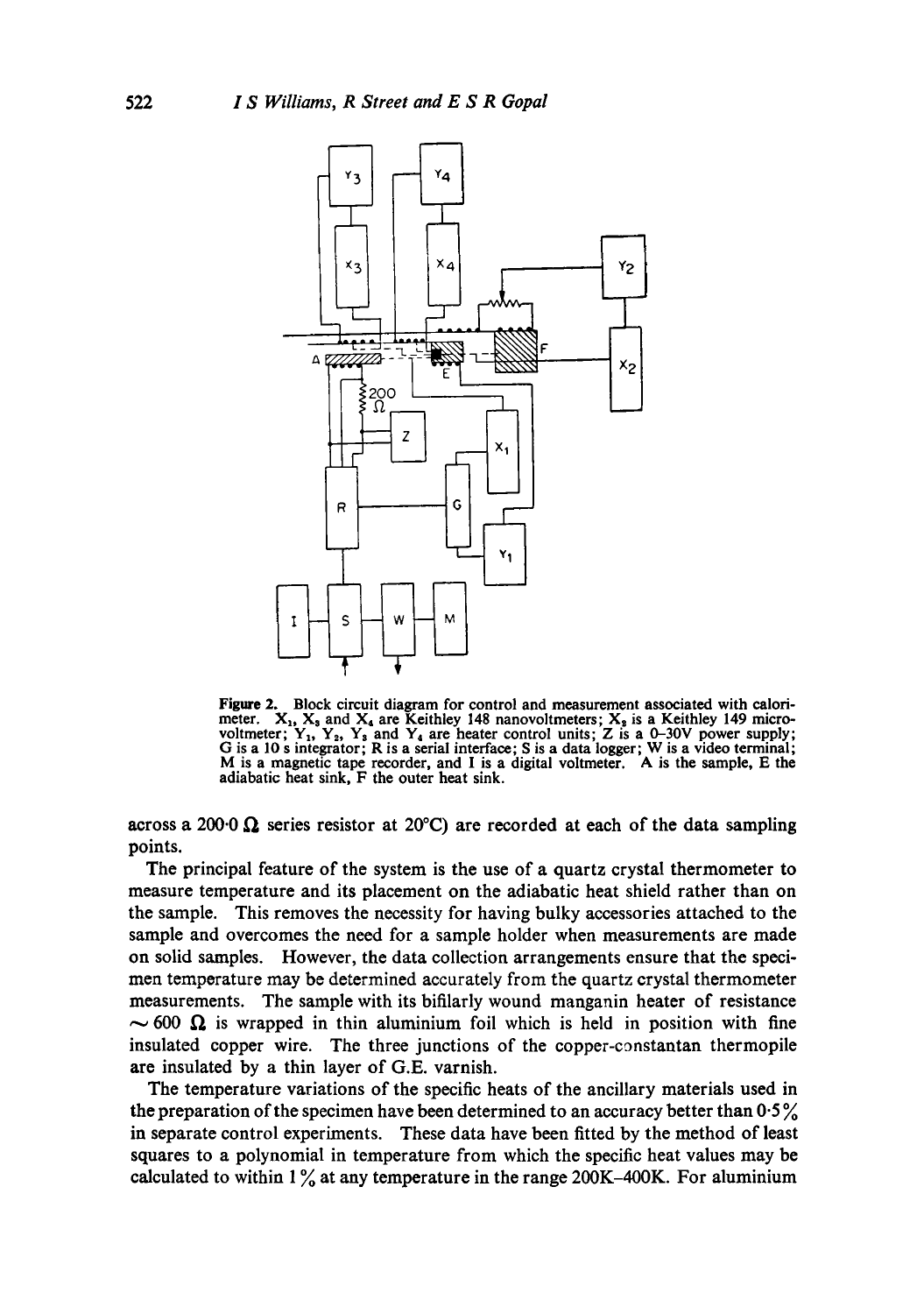foil our values agree closely with those given by Giauque and Meads (1941). Our values for the insulated copper wire used are approximately  $10\%$  higher than those for pure copper, the difference being due to the enamel coating. The masses of all the materials used in preparing a specimen for measurement amounting *in toto* to less than 1g may be determined to better than 1 mg.

A computer programme has been written which *inter alia* converts the quartz crystal thermometer readings to absolute temperatures, obtained in the calibration against a standardized platinum resistance thermometer, and corrects for the thermal capacity of the ancillaries attached to the specimen.

#### **3. Performance**

The overall accuracy which may be achieved is determined by the uncertainty of measurement of various contributory parameters. The measurements of time intervals are accurate to better than  $0.1\%$ ; measurements of heater currents and potential differences are made with about  $0.02\%$  accuracy and it is estimated that the uncertainty in energy delivered to the specimen due to the heat generated in the leads to the heater is  $0.1\%$ . Half the masses of the heater leads and the thermopile wires are assumed to contribute to the thermal response of the sample. The uncertainty in the mass of the ancillary materials used in the preparation of the sample is about 25 mg. For a sample of mass 50 g the uncertainty in specific heat associated with the leads and ancillary materials amounts to  $0.05\%$ .

The available temperature resolution is  $0.1 \text{ mK}$  although, typically, temperature fluctuations lead to a scatter of temperature of  $\pm 0.3$  mK.

Uncertainty in determining heat leaks from the surroundings to the sample due to convective, conductive and radiative processes give rise to uncertainties in the determination of the energy input to the sample. Convection as a source of heat transfer is entirely negligible at the pressure maintained in the vacuum chamber. Heat transfer by conduction is confined to that along the leads between the sample and the temperature reference point E (of figure 1). The temperature difference between E and the sample is typically about  $\pm 1$  mK which corresponds to a conductive heat flow of magnitude 2  $\mu$ W to be compared with a typical power input to the sample heater of 20 mW. Thus corrections due to conductive leak inputs are about 0.01% of the total energy supplied to the sample and are negligible.

Radiative heat leaks are minimized by gold plating the inner surface of the adiabatic shield and by wrapping the sample in aluminium foil. During a measurement run the temperature difference between the sample and the adiabatic shield is controlled within a maximum of 5 mK. Approximate calculations show that at  $300K$  this temperature difference results in a radiative heat leak of about 10  $\mu$ W (0.05% of sample heat input). However, at temperatures around 400K the radiative heat leak amounts to  $0.12\%$  of the sample heat input.

We estimate the accuracy of absolute measurement of specific heat as  $0.2\%$ . The relative accuracy of measurement and temperature resolution are interrelated. The best accuracy of  $0.2\%$  may be achieved for temperature intervals of about 150 mK, whereas for temperature intervals of 10 mK the accuracy of measurement of specific heat is reduced to about  $\pm$  3%.

Optimum performance of the system is achieved for specimen heating rates lying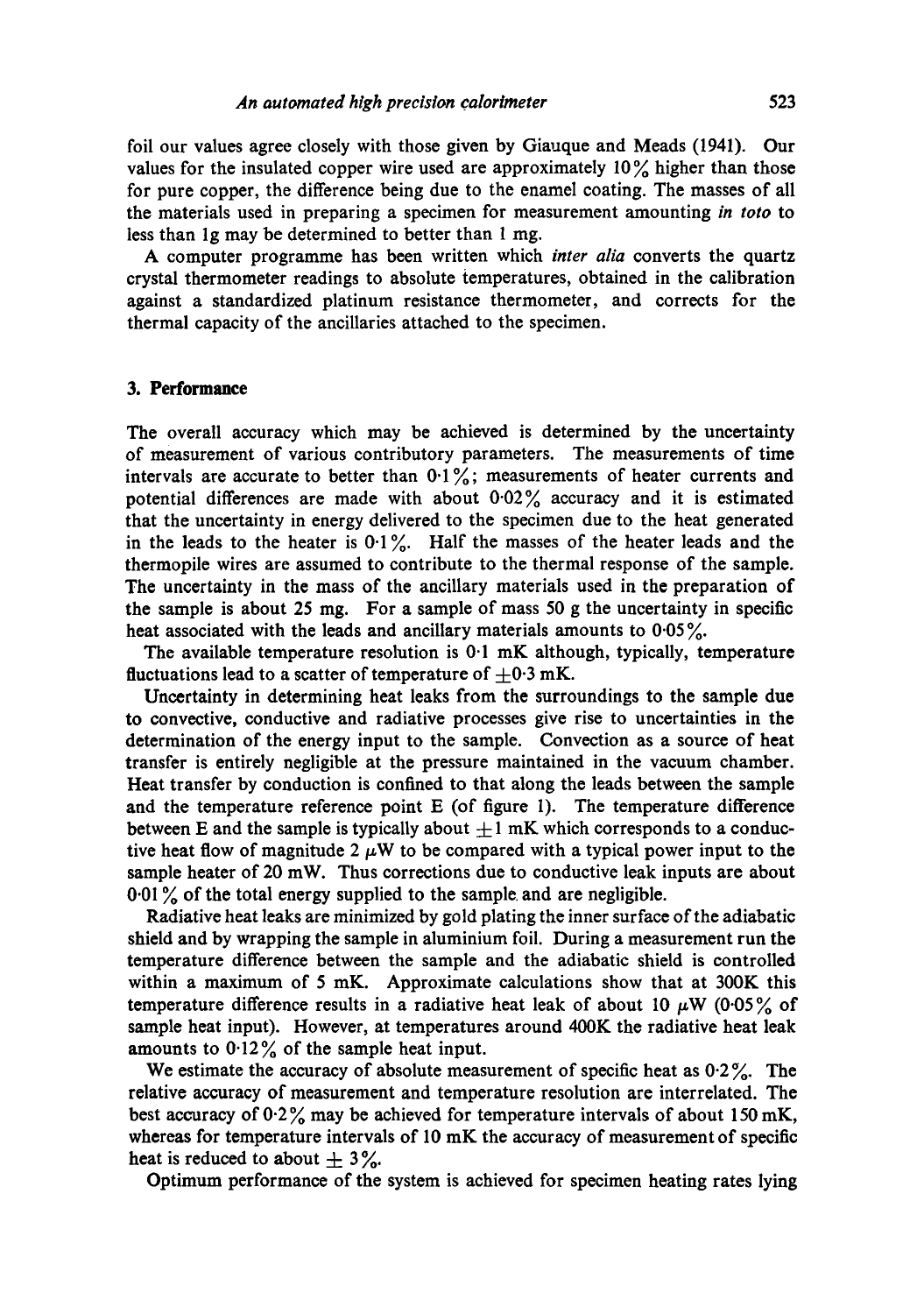between 1 Kh<sup>-1</sup> and 15 Kh<sup>-1</sup> for which the system operates automatically over the temperature range 200K to 400K. At these heating rates the temperature differences through typical metal samples may be reduced to less than  $0.5$  mK. In operation the calorimeter is cooled to the base temperature and approximately one hour is required for the controllers to lock on during which time some attention to the adjustment of the controls is required.

The present low temperature limit of operation is set by the quartz crystal thermometer which becomes highly nonlinear for temperatures ranging below 190K. The upper temperature limit is set by breakdown in properties of the insulants and construction materials, e.g. solder, which are used.

## **4. Results**

The performance and accuracy of measurement of the system were tested by making a series of measurements on a sample of mass 66.20 g of annealed polycrystalline copper of purity  $99.9996\%$ .

Measurements from 200K to 400K at heating rates of 3 Kh<sup>-1</sup> and 6 Kh<sup>-1</sup> gave results for the temperature variation of specific heat which were in mutual agreement to better than 0.2%. Martin (1960) determined the specific heat of high purity copper at temperatures below 300K and our results agree with his in the range 200K-300K. Previously published data and our results on the temperature variation of the specific heat of copper are plotted on figure 3. Previous data for the range 300K to 370K were obtained using higher temperature methods for which the absolute accuracy is not high. Extrapolation of high and low temperature curves of previously published data are not conformable. Our measurements are conformable with the



Figure 3. Temperature variation of specific heat of copper. Present measurements on 99.9996% copper and other available data.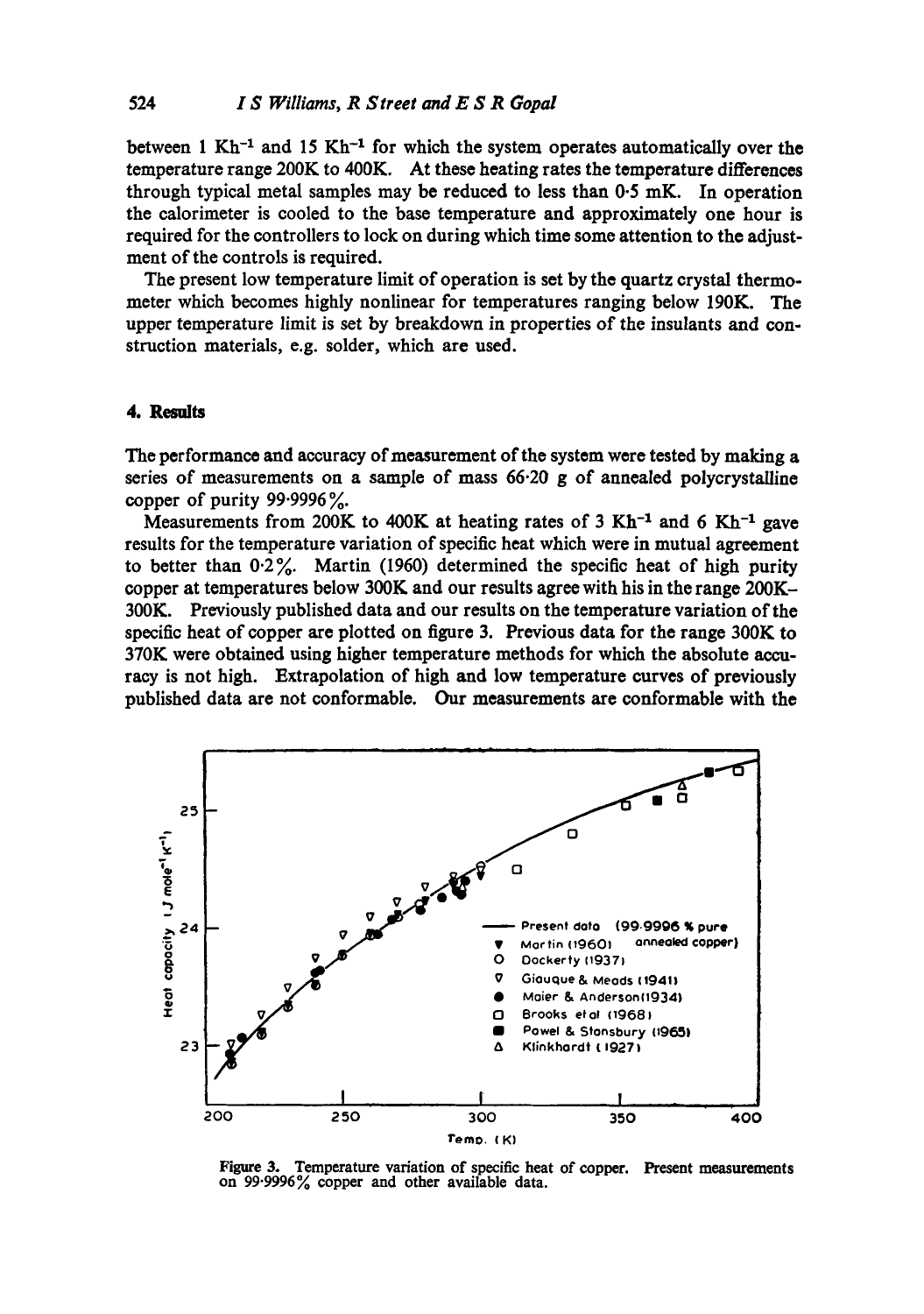lower temperature data and are consistent, within the experimental uncertainty, with previously reported high temperature data. The numerical values of the specific heat of high purity copper at 5K intervals from 205K to 390K are given in table 1.

The uncertainty in the measurement of specific heat decreases with increasing temperature due mainly to problems associated with radiation heat transfer. Data close to 400K are reproducible to  $0.3\%$  but around 250K the reproducibility is to  $0.1\%$ . Measurements on different samples of copper were in agreement to within 0.2%.

The results of measurements of the specific heat of water from 280K to 350K are plotted in figure 4. These data agreed with accepted values (Osborne *et a/* 1939) to within  $0.2\%$ .

An important use of the system is to investigate phase transformations which often involve very rapid variations in specific heat. The performance of the calorimeter

| Tempe-<br>rature<br>K | Specific<br>Heat<br>J/mole/K | Tempe-<br>rature<br>K | Specific<br>Heat<br>J/mole/K | Tempe-<br>rature<br>ĸ | Specific<br>Heat<br>J/mole/K | Tempe-<br>rature<br>K | Specific<br>Heat<br>J/mole/K |
|-----------------------|------------------------------|-----------------------|------------------------------|-----------------------|------------------------------|-----------------------|------------------------------|
| 205                   | 22.78                        | 255                   | 23.85                        | 305                   | 24.60                        | 355                   | 25.12                        |
| 210                   | 22.91                        | 260                   | 23.95                        | 310                   | 24.67                        | 360                   | 25.16                        |
| 215                   | $23 - 03$                    | 265                   | $24 - 02$                    | 315                   | 24.72                        | 365                   | 25.20                        |
| 220                   | 23.16                        | 270                   | $24 - 09$                    | 320                   | 24.78                        | 370                   | 25.25                        |
| 225                   | 23.27                        | 275                   | 24.16                        | 325                   | 24.85                        | 375                   | 25.29                        |
| 230                   | $23 - 39$                    | 280                   | 24.23                        | 330                   | 24.91                        | 380                   | $25 - 33$                    |
| 235                   | $23 - 48$                    | 285                   | 24.31                        | 335                   | 24.96                        | 385                   | 25.37                        |
| 240                   | 23.57                        | 290                   | 24.39                        | 340                   | $25 - 00$                    | 390                   | $25 - 40$                    |
| 245                   | 23.67                        | 295                   | 24.45                        | 345                   | 25.04                        |                       |                              |
| 250                   | $23 - 76$                    | 300                   | 24.53                        | 350                   | 25.08                        |                       |                              |

**Table** 1. Absolute specific heat *(Cp)* of annealed high purity copper



Figure 4. Temperature variation of specific heat of water.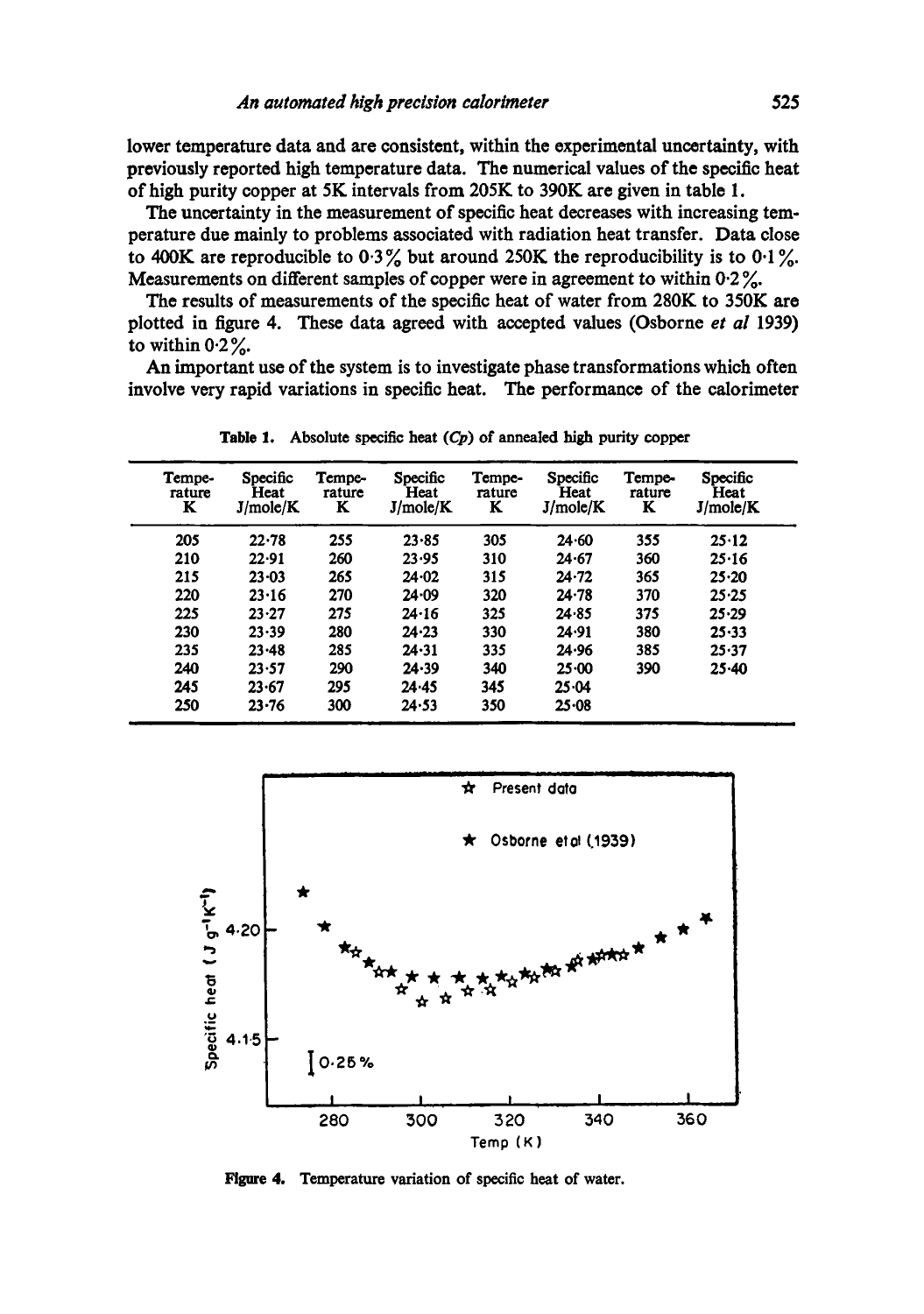

**Figure 5.** First order Jahn-Teller transition in  $K_3PbCu(NO_2)_6$ .

in measurements of this kind was tested using a sample of  $K_2PbCu(NO_2)_s$ which exhibits Jahn-Teller transitions at about 273.4K and 281.8K. The temperature variation of the specific heat of this material has been reported by Harrowfield and Weber (1972). The mass of the sample was 13 g and 30 mW power was supplied to the sample continuously. Experimental results obtained at temperatures around the transition at  $273.4K$  are plotted in figure 5. At temperatures away from the transition the specific heat was averaged over a temperature interval of 50 mK; nearer the transition temperature the averaging was performed over smaller temperature intervals. At the transition the sample temperature remained constant to within  $\pm 5 \text{ mK}$ during a time interval of approximately 120 s. The transition temperatures and the latent heats of transformation were determined as:

Transition at 273.36K  $\pm$  0.03K Latent heat 0.95 Jg<sup>-1</sup>

Transition at 281.8K  $\pm$  0.4K Latent heat 0.97 Jg<sup>-1</sup>

These are in reasonable agreement with the results obtained by Harrowfield and Weber (1972).

Further details of the individual electronic units of the calorimeter system will be published in due course.

## **5. Acknowledgement**

We are grateful to Dr B V Harrowfield of the Research School of Chemistry, Australian National University, for supplying the sample of  $K_2PbCu (NO_2)_6$ .